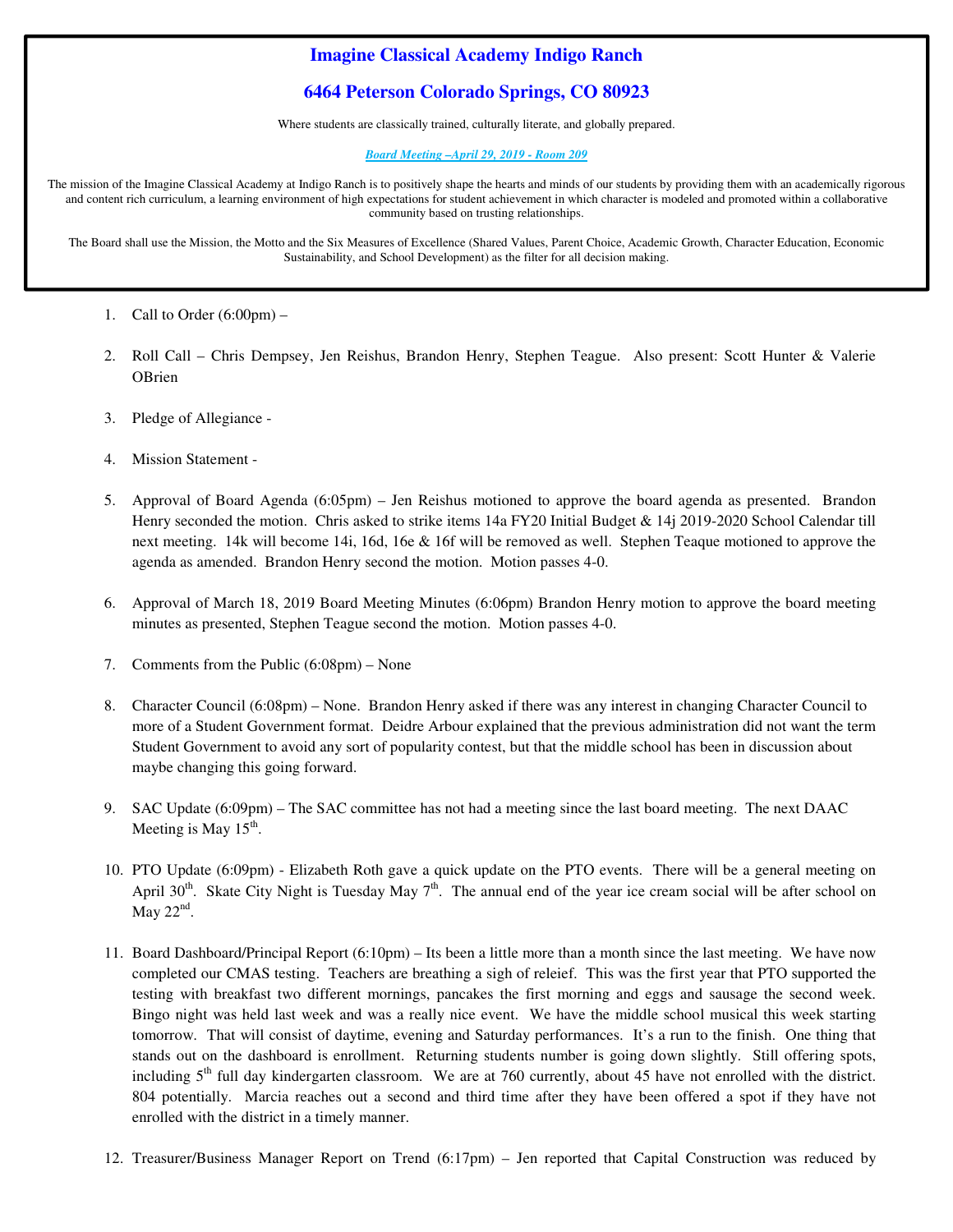\$35.49 per student for 2018-2019 due to issues with wording in the bill. Legislation has been presented to fix that for future years and is in the process now with the Colorado Legislature. No other changes at this time.

- 13. Imagine Schools Inc. Regional Report (6:19pm) Nancy Box did not attend the meeting so Chris read her report. The OCR complaint has been completed. There have been no new marketing or facilities requests. The construction going on behind the school is the city working on the creek and not connected to the work that will start in June on the property to fix the ongoing water issues. Imagine completed more classroom observations this month with lots of compliments for the teachers. No visists scheduled in April due to testing. Next visit will be May 6<sup>th</sup>. Lori Olson was here for the PERA Audit in April. Nancy has reviewed Frank's and Scott's observations in the fall to prepare for final closeout meeting with each staff meeting.
- 14. Discussion Items
	- a. Status of Employee Manual (6:24pm) HUB/Guardian HR is working on it, timeline was 8 weeks from request which was mid March. Valerie will confirm status this week.
	- b. Status of Parent/Student Handbook (6:24pm) Will need to check with Dan and Chelsea
	- c.  $2<sup>nd</sup>$  Reading of the Board Policy Manual (6:24pm) No updates
	- d.  $2<sup>nd</sup>$  Reading of the Uniform Policy (6:24pm) No updates. Scott explained the feedback he received from D49 concerning possible discrination and the need to make sure there are not different policies for girls and boys (ie. Hair). Also hair policies can border on cultural discrimination as well.
	- e.  $2<sup>nd</sup>$  Reading of Policy 7.19 Primary/Pre-Primary Education (6:32pm) No comments
	- f. Status of Rent Back of 6464 Peterson Road with SHF/AEP (6:32pm) Budget and calendar were removed from the agenda because the agreement to rend back the school through October  $31<sup>st</sup>$  is still pending. There was a verbal agreement as of Friday however the lawyers for SHF/AEP requested to change the date for the building inspection. Details of the agreement are \$100k per month rent for four (4) months plus \$100K for security deposit that will be returned once we have met all repairs that are highlighted in the forthcoming building report. We are only responsible for what is deemed a short term repair. Hoping to call a meeting this week to approve the budget and calendar. When we approve the budget that will inact Tabor to break our agreement with Imagine as of June 30, 2019. Eric Hall wrote the resolution for that, which will make the school start July  $1<sup>st</sup>$ .
	- g. Principal/Pre-K Director Annual Evaluation Status (6:36pm) Completed the evals, Scott reveceived a glowing review, distinguished level.
	- h. Water Mitigation Update scheduled for  $1<sup>st</sup>$  week of June, Valerie will call R&R Ditching to confirm the schedule.
	- i. 2019-2020 SY Budget not at this time
	- j. 2019-2010 SY Calendar  $(6:39pm)$  not at this time
	- k. Charter Renewal Finalized (6:49) The contract is completed. D49 board will discuss at May work session.
- 15. Vote to Adjourn to Executive Session (6:50pm) Not needed
- 16. Action Items
	- a. Board Policy Manual (6:51pm) Jen motioned to approve the Board Policy Manual as presented. Stephen seconded the motion. Motion passed 4-0
	- b. Uniform Policy (6:54pm) Brandon motioned to approve the Uniform Policy as presented. Stephen seconded the motion. Motion passed 4-0.
	- c. Policy 7.19 Primary/Pre-Primary Education Steven motioned to approve the Policy 7.19 Primary/Pre-Primary Eduction policy as presented. Jen seconded the motion. Motion passed 4-0.
	- d. 2019-2020 SY Budget deleted
	- e. 2019-2010 SY Calendar deleted
	- f. Rent Back from AEP/SHF of 6464 Peterson Road deleted
- 17. Board Member Communication
	- a. Brandon mentioned that he has noticed some area school that participate in National Junior Honor Society and wondered if this was something we should consider adding. Marcia Billingsley said this was discussed a few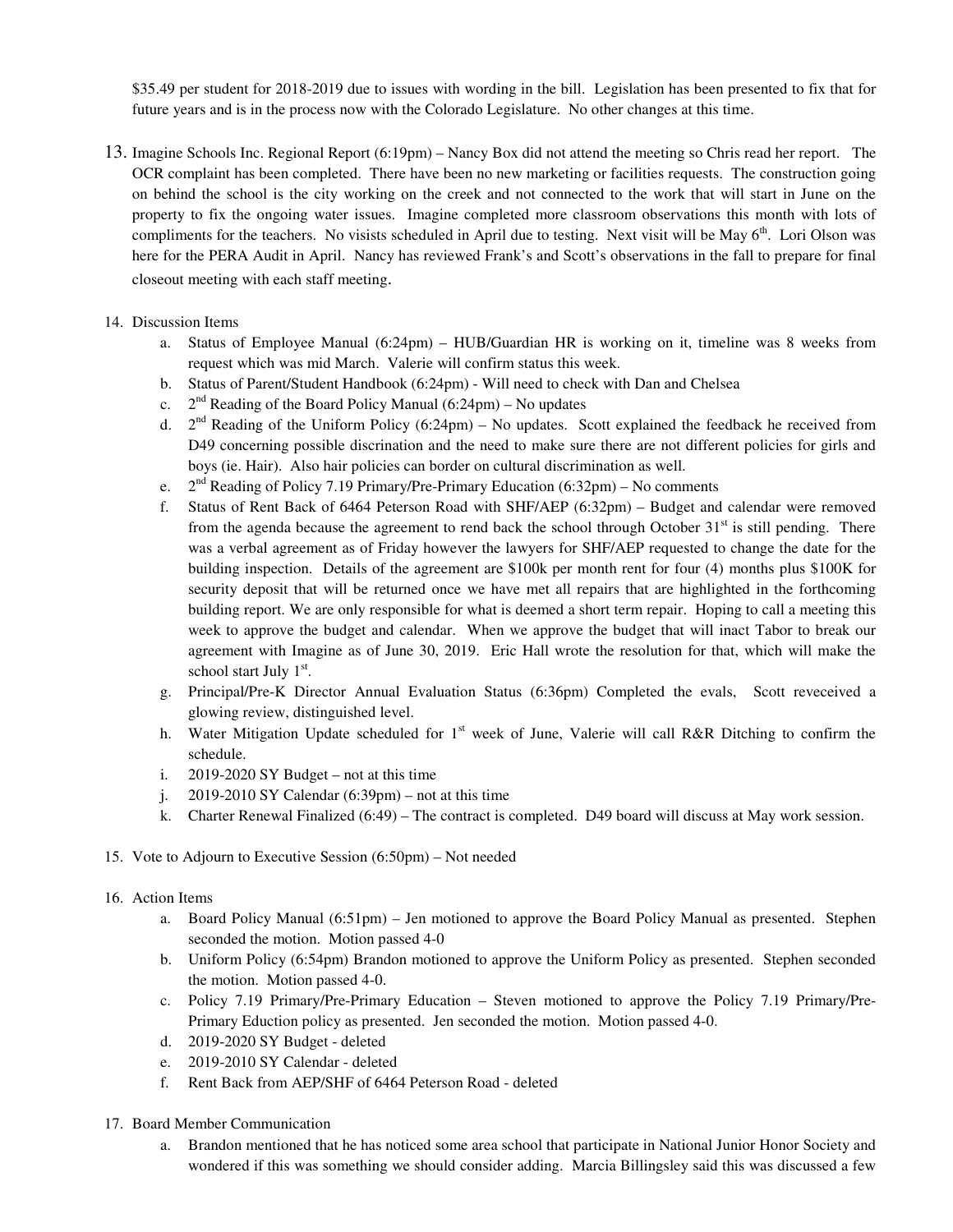months ago and at that point it was too late in the school year to add it. We do plan to add it to the middle school but are holding off on applying until the school has changed names this summer, but it confirmed it will be added in the near future.

- b. Will need to send approved meeting minutes from the March 18the board meeting to D49 showing Brandon's CDE training is complete
- 18. Other Business None
- 19. Adjournment (6:59pm)

#### *PARTICIPATION IN MEETINGS:*

*Board meetings are generally a time for the Board to hear from the Principal, other senior administration representatives, and those who are scheduled to make presentations on selected topics. Colorado law prohibits the Board from discussing public business other than during public meetings or executive sessions (see below). Therefore, these public sessions are working sessions of the Board that are intended to provide interaction between Board members and administration in an effort to reach decisions on a wide variety of issues. With rare exception, these meetings are not the best place for initial discussion to take place. New initiatives or proposals should typically be discussed first with administration and a formal proposal prepared for presentation at a time when the item can be scheduled on the agenda. Nevertheless, there are times when the Board is discussing a proposal that certain individuals attending the meeting can provide valuable insight, expertise and perspective to assist the Board in making wise and well-informed decisions. Generally, those involved in bringing forth an idea, and those most active in the process of researching and presenting a proposal, will be the ones most likely to be called upon for input during the Board's discussion. In addition, senior administration officials and representatives from other active task forces will be relied upon for their perspective concerning a particular proposal and the impact it will have on various constituencies.* 

#### *OPEN FORUM/COMMENTS FROM THE PUBLIC:*

*All regular and special meetings of the Board shall be open to the public. The Board welcomes and appreciates comments on school operations and programs within the school. Open forum time shall be scheduled during board meetings, except at work sessions, for brief comments and questions from the public. A sign-up sheet will be available for individuals at the beginning of the school board meeting. The Board shall limit the length of public participation to thirty minutes and a time limit for individual speakers of three minutes.* 

*Members of the public wishing to make formal presentations before the Board must notify the Board Secretary fourteen days prior to the Board meeting date and receive approval from the Board president.* 

*During open forum, comments and questions at a regular meeting may deal with any topic related to the Board's conduct of the schools. Comments at special meetings are limited to topics on the agenda.* 

*Speakers are asked to make comments in a respectful and orderly manner. Personal complaints against any individuals connected with the school system are prohibited. Open meeting forum is not a time to discuss students, staff, or parents by name.* 

*The Board president shall be responsible for recognizing all speakers, maintaining proper order and adherence to time limits. Follow-up action items may be assigned to the appropriate personnel depending on the nature of the comments. The Board may or may not choose to address comments or questions during this time. Members of the public will not be recognized by the president during Board meetings except as noted in this policy.* 

*In addition to public participation time during Board meetings, the Board is committed to engaging members of the community on an ongoing basis regarding community values about education. The public may contact the Board of Directors by phone, letter or via email through the school website at any time.* 

#### *OTHER VENUES FOR IDEAS AND SUGGESTIONS:*

*New ideas and suggestions are often best handled by contacting the administration. In addition, there are a number of other venues where interested individuals are encouraged to bring forth ideas and suggestions. These include, but are not limited to,*